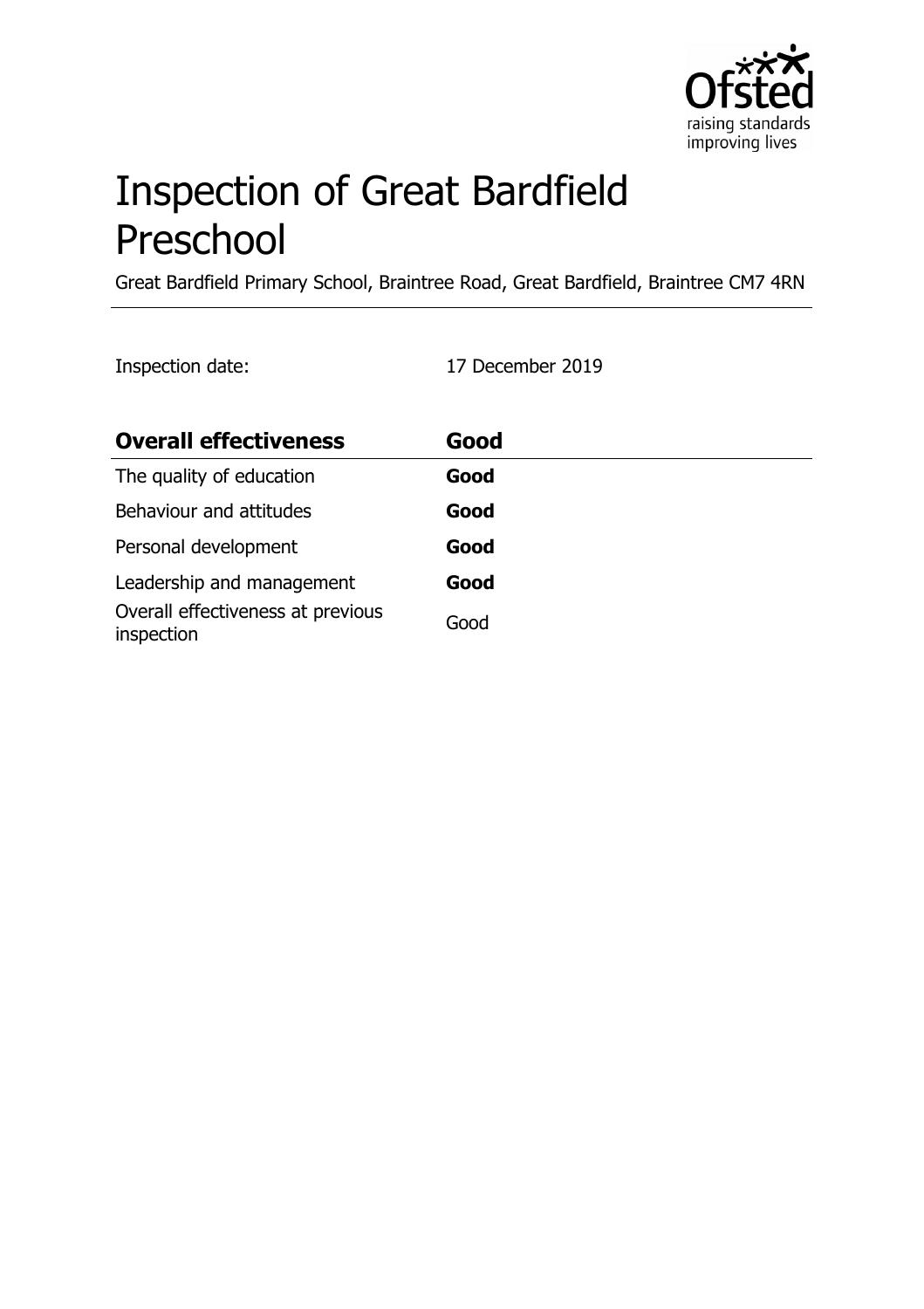

# **What is it like to attend this early years setting?**

## **The provision is good**

Children develop good knowledge and skills across all areas of learning. Older children have great fun racing cars down plastic guttering onto the floor. They share ideas about how to extend this game. For example, they attempt to position a plastic container of water at the end of the guttering for the cars to plunge into. However, they quickly discover that it is not shallow enough and explore their environment for an alternative. The children successfully find a container that works and thoroughly enjoy sending the cars down, satisfied with the resulting splash. This illustrates children's ability to work with others to solve problems.

Children bring healthy packed lunches that are complemented by nutritious options provided by staff at snack time. Staff engage children in lively discussions about foods that are good for them. Children also enjoy a wide range of physically active play, inside and outside.

The pre-school curriculum is based on staff's knowledge and understanding of each child's learning needs and interests. Children are very eager to explore the exciting range of activities on offer.

## **What does the early years setting do well and what does it need to do better?**

- $\blacksquare$  Educational activities provided by staff help to build on what children know, can remember and do. Children sustain particularly good levels of concentration. For example, during group story time, staff sit with them, helping to support and extend their ideas. Children are confident to interact. For instance, they offer suggestions about what will happen next to the three little pigs.
- The manager and staff vary their teaching approach to support all children's different abilities. Time is taken to ensure that information from parents and advice from other professionals are implemented to help children achieve targets.
- Staff have high expectations of children's behaviour. They are positive role models who politely interact with colleagues to set a good example for children. As a result, children learn to be patient, take turns and use 'kind hands'. This encouraging behaviour management helps children to feel safe and secure.
- $\blacksquare$  The effective care practice, implemented by the manager and staff, helps to promote children's emotional security. Children gain a good understanding of what makes them an individual. This helps to boost their self-esteem and confidence.
- $\blacksquare$  Children form secure attachments to staff through the well-established system for key persons. Relationships are managed sensitively, further helping to boost children's independence and well-being. Staff are responsive to the changing needs of children and their families. They provide additional support for parents,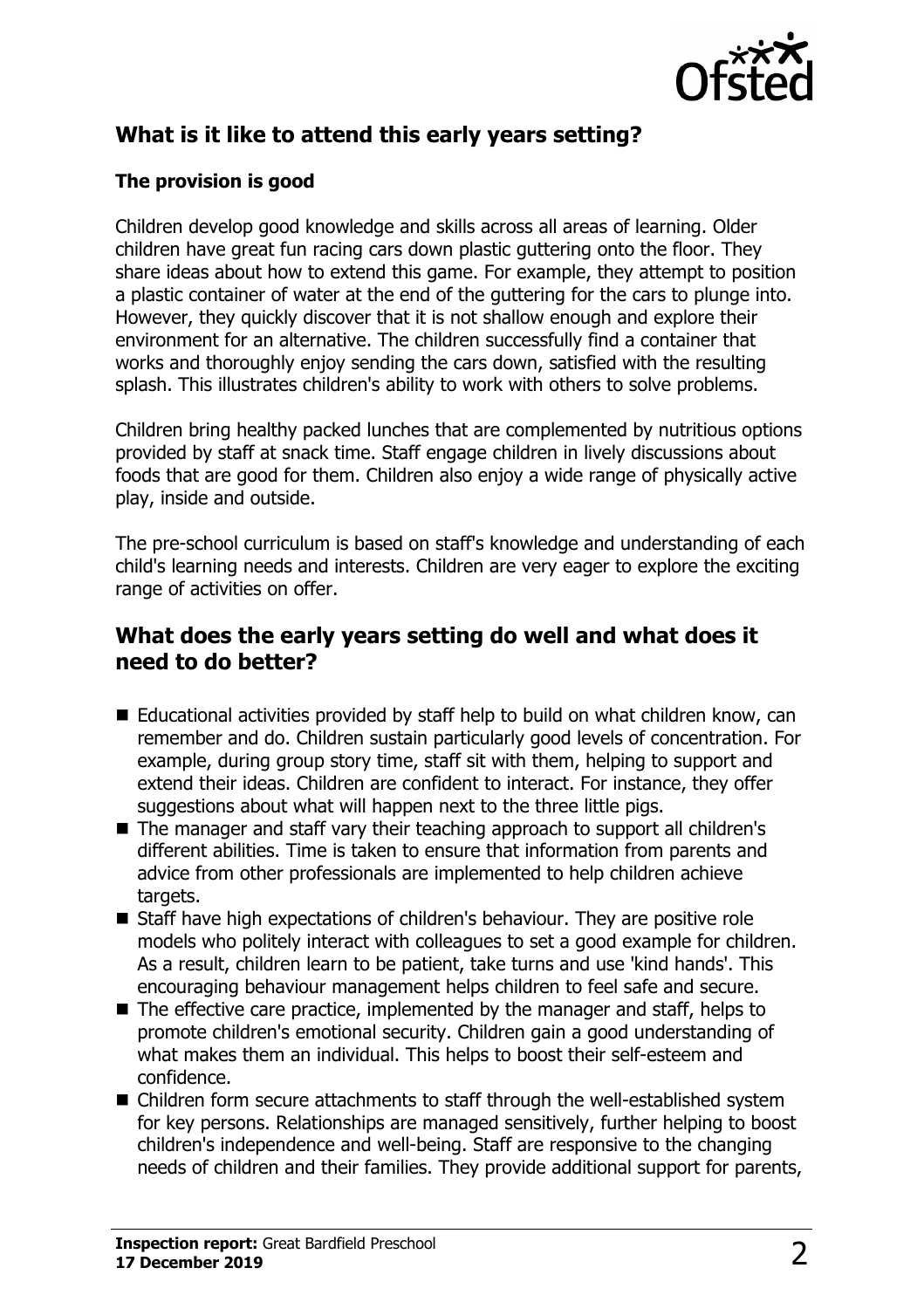

such as accompanying them to appointments with other professionals.

- $\blacksquare$  The manager and staff engage effectively with the teacher at schools children move on to. Reflective practice is good. The manager ensures that she gains the opinion of her staff, parents, children and other professionals. She uses this information to identify areas for future improvement.
- $\blacksquare$  The manager listens to her staff. This enables her to be alert to any pressures they are experiencing. She is realistic and constructive in helping staff to manage their workloads. As a result, they are energetic and the atmosphere is fun and inviting for children.
- The manager is keen to provide inclusive care and education. She achieves positive practice by implementing strongly shared values, policies and practice with her staff. The curriculum is planned well. Children are supported to gain knowledge that helps them achieve their next steps for learning and prepare for school.
- Staff give parents feedback about their children's achievements. However, parents are not always offered further guidance or ideas about how to extend their children's learning at home.

# **Safeguarding**

The arrangements for safeguarding are effective.

The manager and staff place safeguarding above all else. They implement effective arrangements to identify children who may need early help or who may be at risk of neglect or abuse. Staff regularly update their child protection training to ensure they remain aware of changing or worrying trends. This helps the manager and staff to quickly identify any risk of harm and secure the appropriate intervention or referral as needed.

# **What does the setting need to do to improve?**

#### **To further improve the quality of the early years provision, the provider should:**

 $\blacksquare$  explore ways to consistently share information with parents about how they can support children's learning at home.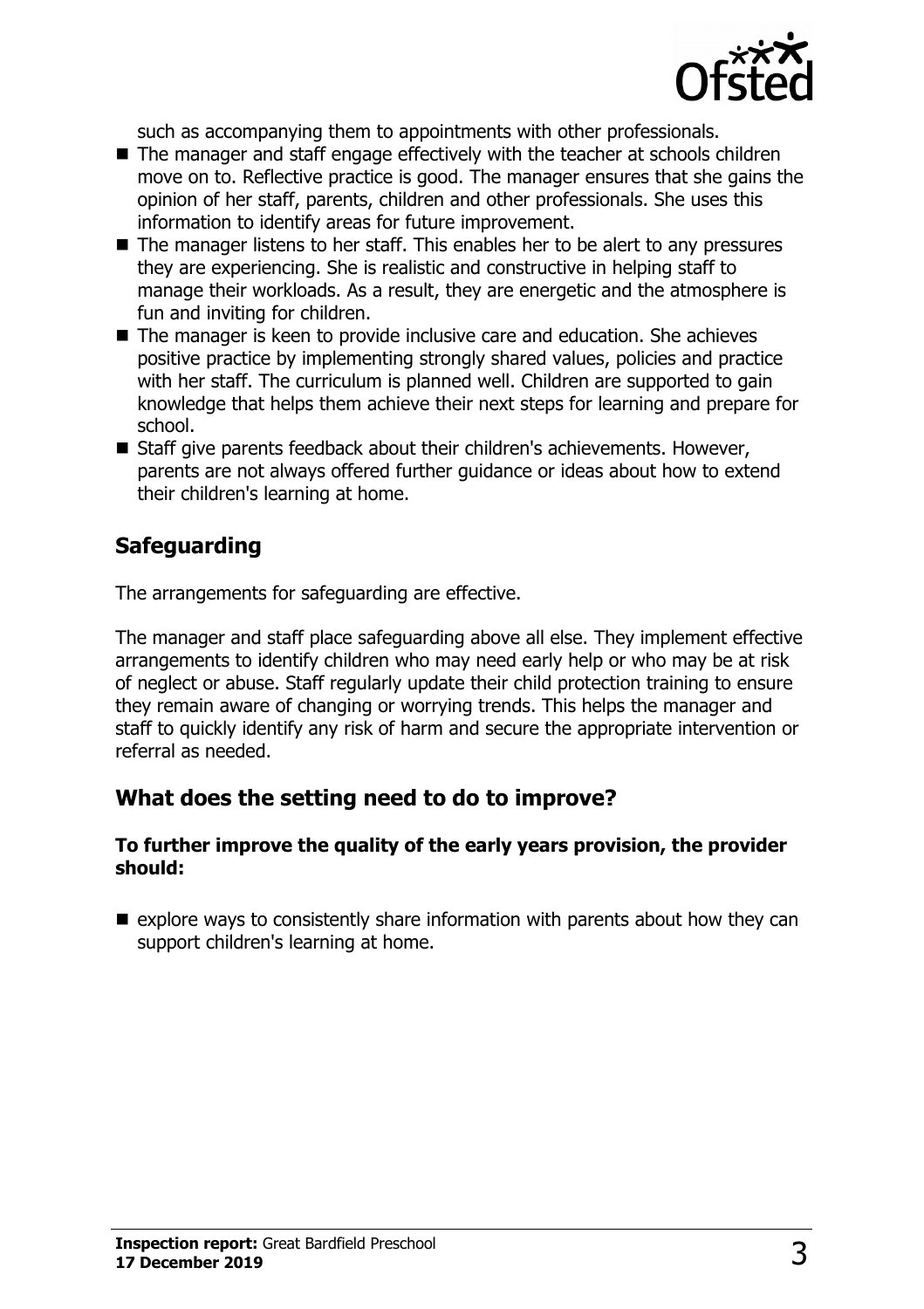

| <b>Setting details</b>                              |                                                                                      |
|-----------------------------------------------------|--------------------------------------------------------------------------------------|
| Unique reference number                             | 203620                                                                               |
| <b>Local authority</b>                              | <b>Essex</b>                                                                         |
| <b>Inspection number</b>                            | 10072491                                                                             |
| <b>Type of provision</b>                            | Childcare on non-domestic premises                                                   |
| <b>Registers</b>                                    | Early Years Register, Compulsory Childcare<br>Register, Voluntary Childcare Register |
| Day care type                                       | Sessional day care                                                                   |
| Age range of children                               | 2 to $4$                                                                             |
| <b>Total number of places</b>                       | 24                                                                                   |
| Number of children on roll                          | 38                                                                                   |
| Name of registered person                           | Great Bardfield Pre-School Committee                                                 |
| <b>Registered person unique</b><br>reference number | RP519140                                                                             |
| Telephone number                                    | 01371 811580                                                                         |
| Date of previous inspection                         | 11 January 2016                                                                      |

## **Information about this early years setting**

Great Bardfield Preschool registered in 1999. The pre-school employs nine members of childcare staff, of whom seven hold appropriate early years qualifications at level 2 or 3. The pre-school opens from Monday to Friday during term time. Sessions are from 8.50am to 3pm. The pre-school provides funded early education for two-, three- and four-year-old children.

# **Information about this inspection**

## **Inspector**

Lynn Clements

#### **Inspection activities**

- $\blacksquare$  The inspector observed the quality of teaching during activities, indoors and outdoors, and assessed the impact this has on children's learning.
- $\blacksquare$  The inspector discussed an evaluation of an activity with the manager.
- $\blacksquare$  The inspector held a meeting with the pre-school manager to review relevant documentation, such as self-evaluation and evidence of the suitability of staff.
- $\blacksquare$  The inspector spoke with children during the inspection.
- $\blacksquare$  The inspector spoke to parents during the inspection and took account of their views.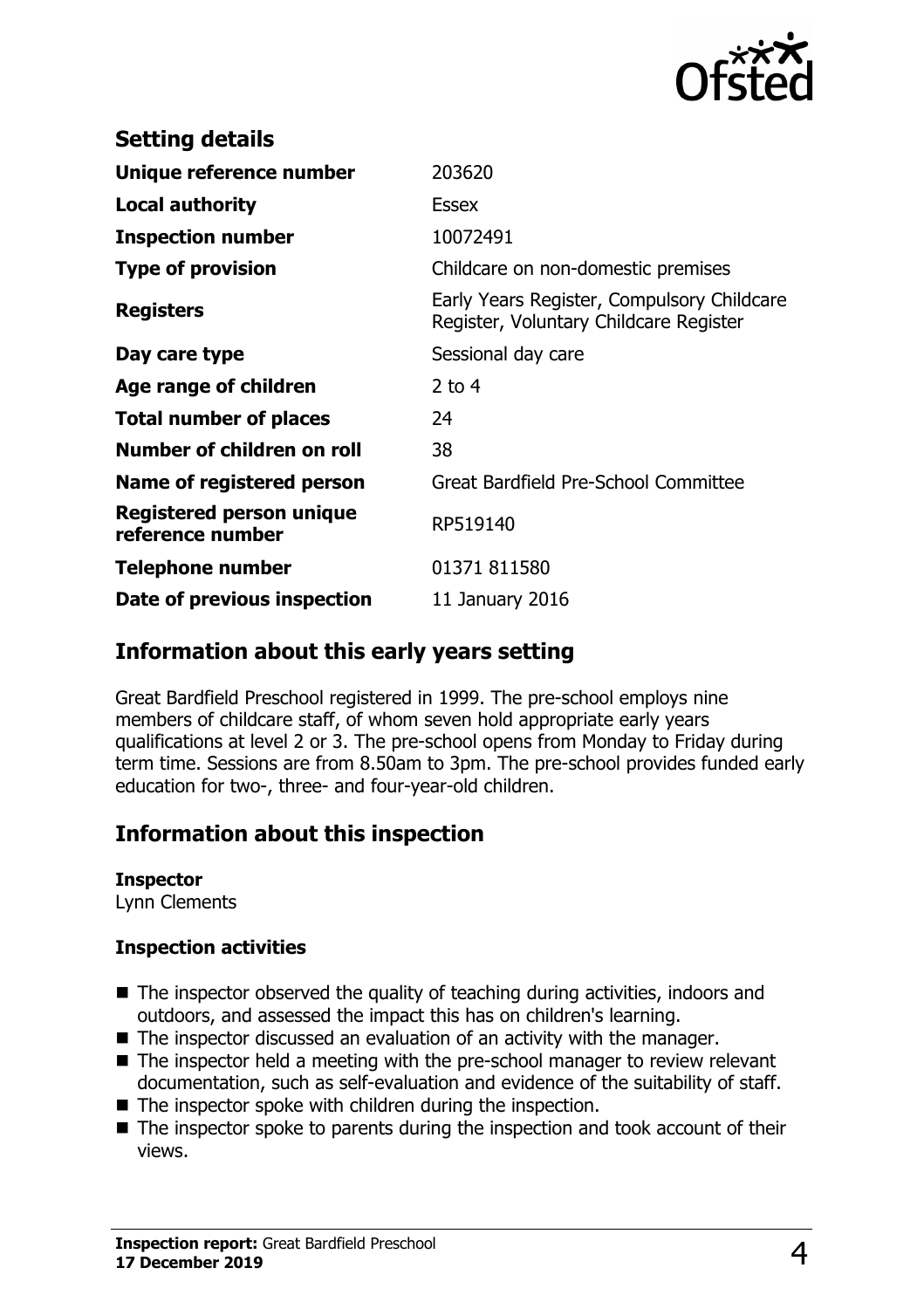

We carried out this inspection under sections 49 and 50 of the Childcare Act 2006 on the quality and standards of provision that is registered on the Early Years Register. The registered person must ensure that this provision complies with the statutory framework for children's learning, development and care, known as the early years foundation stage.

If you are not happy with the inspection or the report, you can [complain to Ofsted.](http://www.gov.uk/complain-ofsted-report)